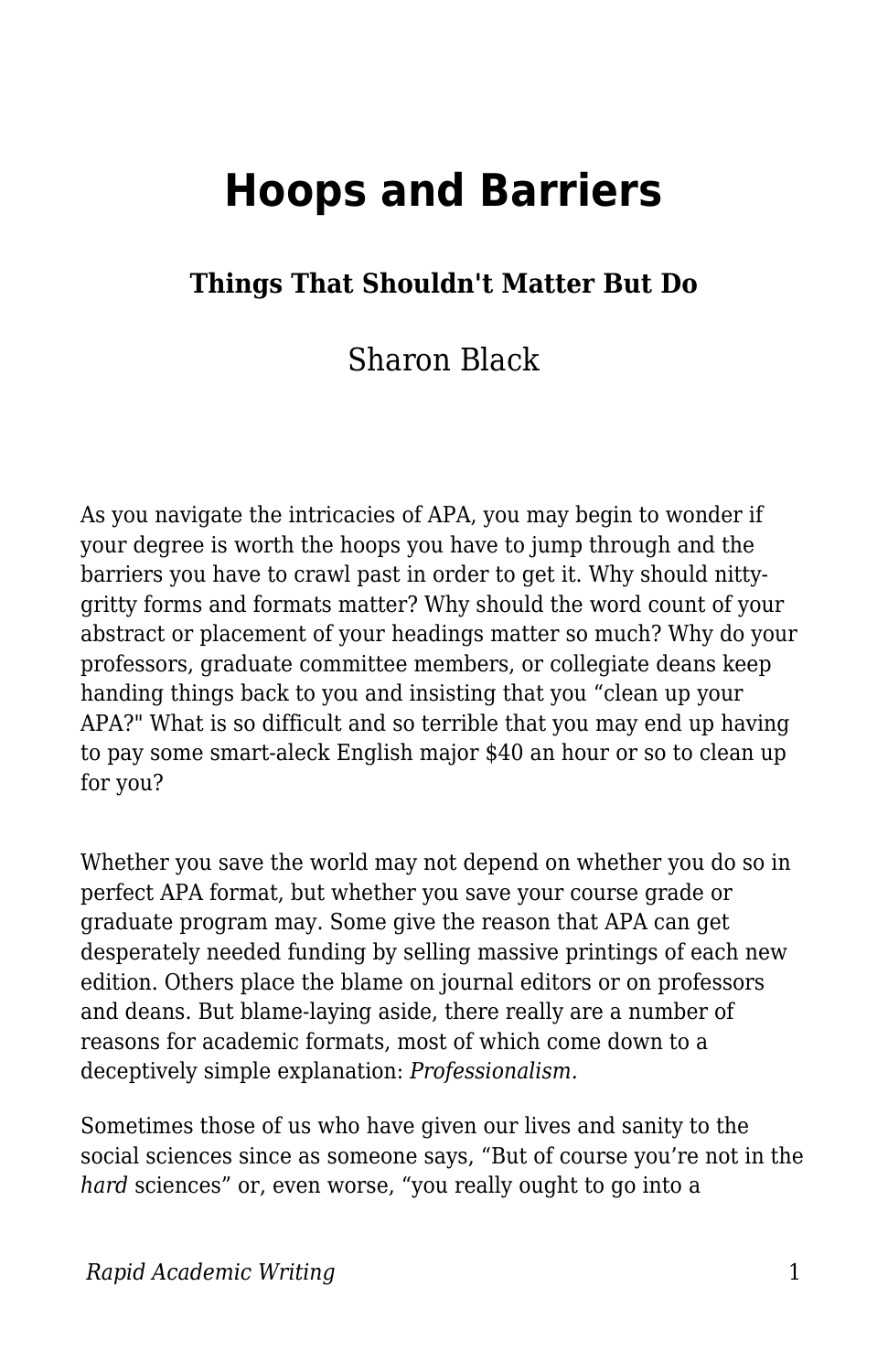'profession.'" Perhaps the composition and laws of the social sciences, including education (for nothing really is more social than education), are a little softer than the composition of metals or the laws of physics. This doesn't make them less important or less *professional*. But if we want to be considered as professionals and respected as professionals, we need to behave as professionals and produce our professional materials in professional ways.

Theses and dissertations no longer hide on the back shelves of university libraries—mute testimony that the writer has obtained a degree but the work probably hasn't much connection to anyone in the "real world." With electronic storage, access, and indexing, anyone—from college freshmen to experienced academic researchers—may find your work and look into it. You, your work, and the university that approved it will be judged as professional or not according to (1) how professional it looks, (2) how professional it sounds, (3) how professionally it has been carried out, and (4) how professionally it is expressed. You're carrying your research out professionally—your professor(s) and/or your graduate committee will see to that. This manual is designed to help you with the other three.

This chapter will look at the hoops and barriers you have to deal with as far as formats and formalities are concerned. Some are simply formalities: the specific number of words in the abstract or the spacing of footnotes, for example. We have to get around or past them because they are there. Others, such as a carefully constructed abstract and purposeful introduction, can contribute significantly to the coherence and accessibility of your writing.

# **Settings and Set-Ups**

# **Familiarity Aids Clarity**

Don't you love it when some "do gooder" rearranges your desk, your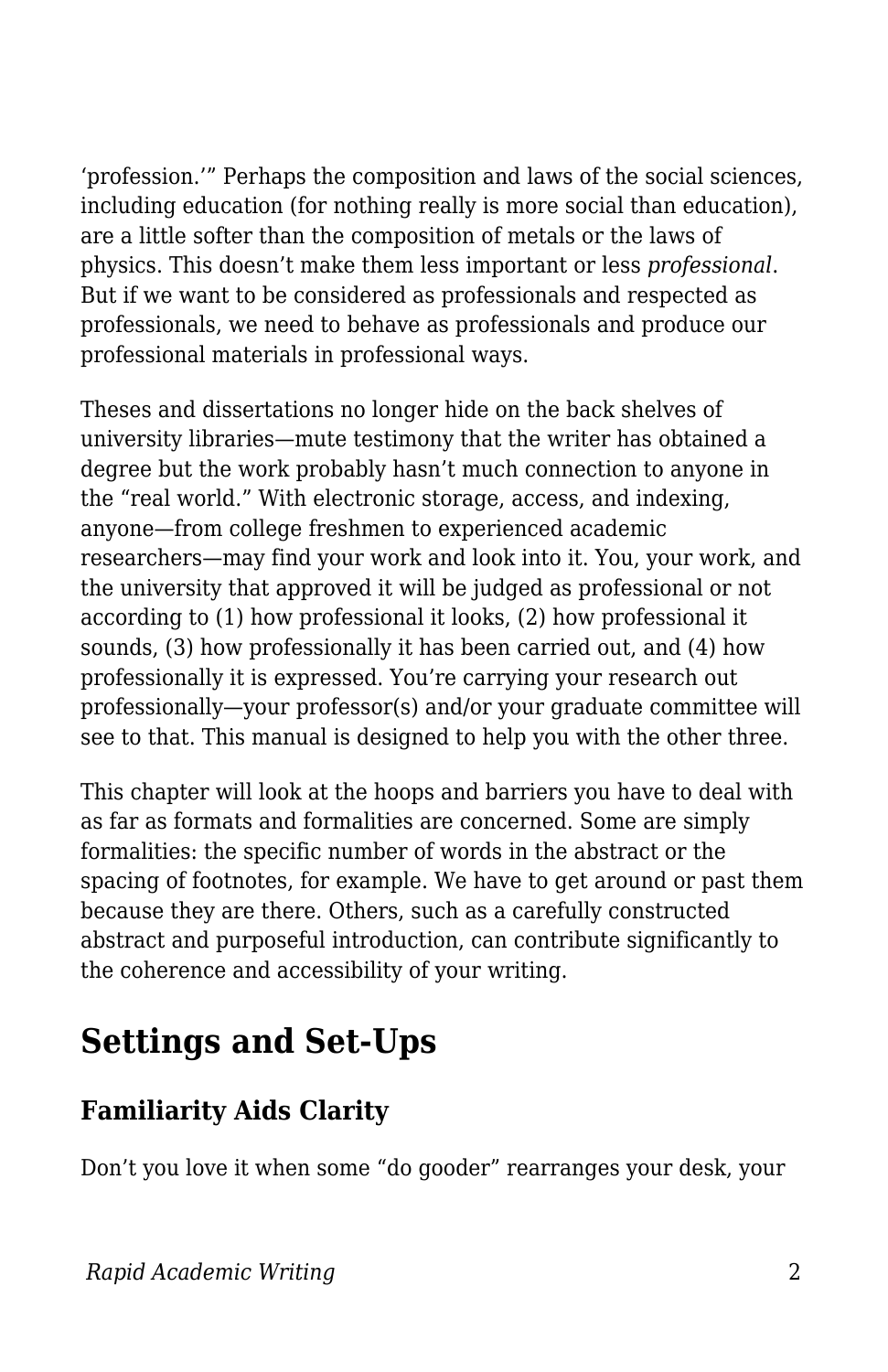drawers, or—worse still—your bathroom? No matter how sensible the new arrangement may be, the sense of discomfort and disorientation is frustrating, and you may waste a lot of time looking for things that are in logical (but not familiar) places. Similarly, a professor, dean, or researcher who is trying to find important information in your paper, article, or dissertation feels comfortable and oriented when things are arranged in familiar places. There is conscious or subconscious routine/structure in reading, just as there is in daily necessities. Some of these set-up points have logical reasons, some don't.

## **Visuals Actually Do Make A Difference**

Many of the visual formats and conventions really do make reading and processing more efficient for the reader. And you want to make things as easy for your readers as possible.

**Paper**. For paper copies, use relatively heavy white bond: 8 1/2 by 11 inches.

**Font**. 12 point

Use a serif font, such as Times New Roman, for the text.

# A serif font (like this one) draws the eye forward.

Use a sans serif font, such as Helvitica or Geneva for tables and figures.

# Note how this sans serif font gives a clearer, cleaner line.

**Spacing.** Double space the entire paper, article, thesis or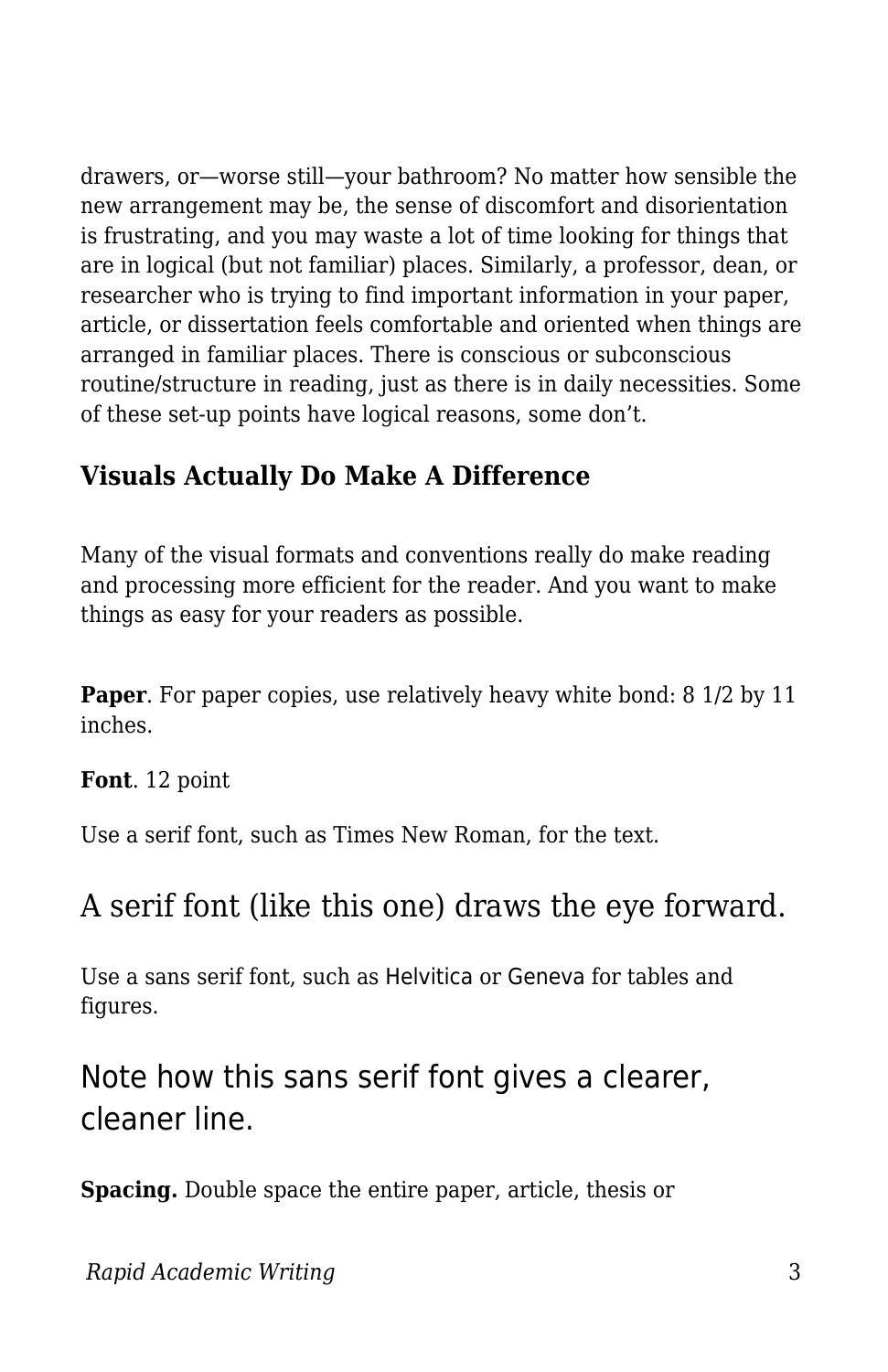dissertation. This includes the text itself, as well as titles, subtitles, quotations, footnotes, and references, unless your publisher specifies otherwise.

**Margins.** Margins should be one inch all around. For materials that will be bound, increase the left margin an additional half inch.

**Alignment.** Do not justify lines. The left margin will, of course, be flush, but let the right margin be ragged. The irregular spacing of the words that results from justification actually makes reading slower and more difficult.

**Running head.** At the top of each page in the left hand corner, place an abbreviated form of the title—a *running head—*in all caps. Try to keep it under 50 characters (including spaces and punctuation). On the title page it is labeled as "Running head" (with just *Running* capitalized); on the other pages it just appears.

**Numbers and Headers.** Number all pages consecutively from the title page. Use an arabic numeral in the top right-hand corner, at least 1/2 inch from the top of the page and 1 inch in from the side.

**Paragraphs and Other Indentations.** Set your indentation tab at 1/2" (5 to 7 spaces), and try to discipline your autoformat to leave it there.

**Headings and Subheadings.** Function and format of headings and subheadings will be discussed in detail in the following chapter.

### **BYU Standards and Specifications**

BYU has its own list of requirements and standards for theses and dissertations, particularly as preliminary pages are concerned.

These can be downloaded or printed from the [Graduate Studies](http://www.byu.edu/gradstudies) [website \[http://www.byu.edu/gradstudies\]](http://www.byu.edu/gradstudies). Formats and components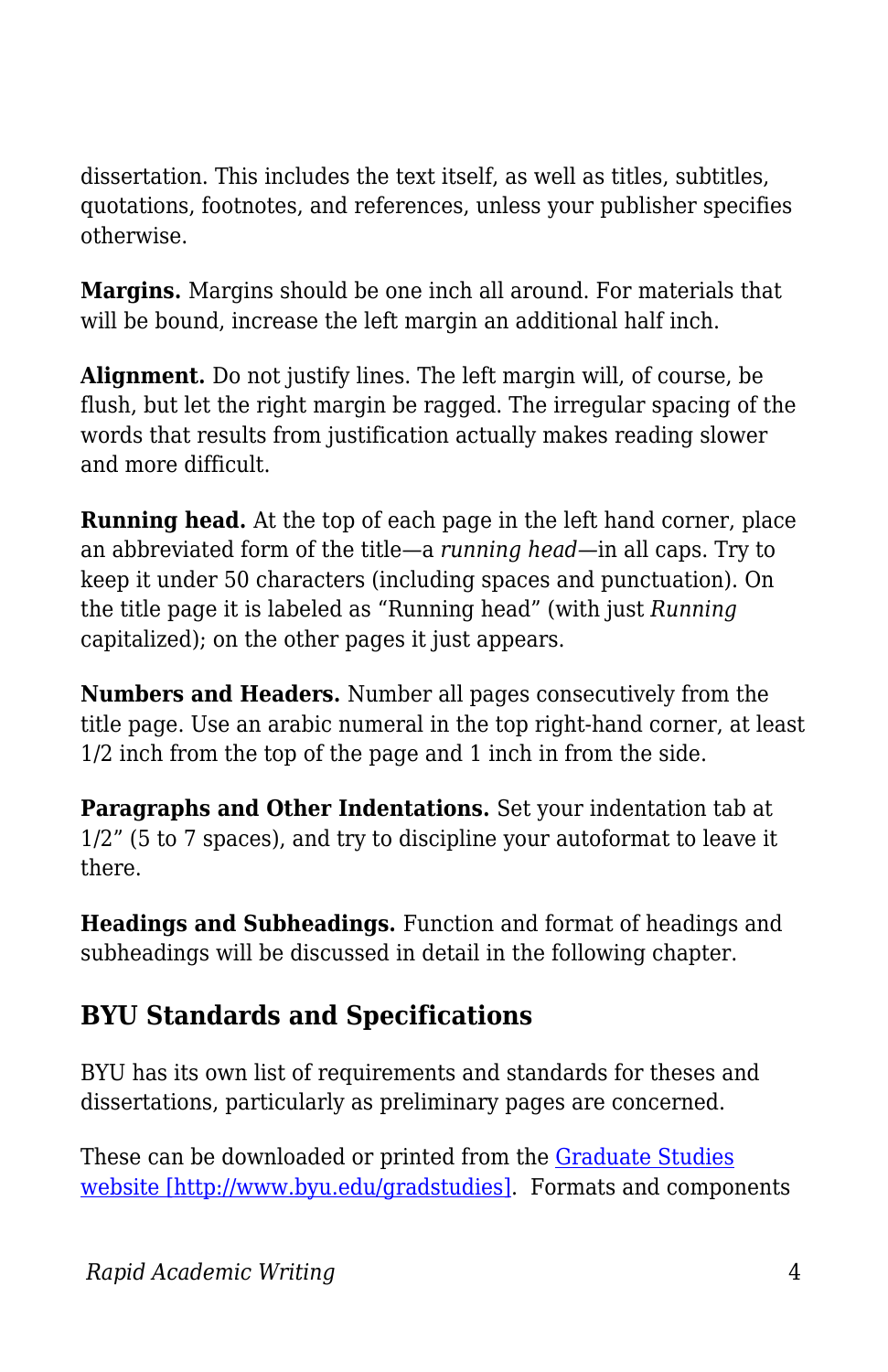for these pages will be briefly summarized here, and a sample title page will be included.

- A thesis or dissertation should be double spaced, typed with a 10-12 point serif typeface (Times Roman and Palatino are recommended). Elaborate typefaces should not be used.
- The document should be single sided if under 300 pages, double sided if more.
- Preliminary pages include the title page, an optional copyright page, approval and acceptance pages, a 350-word-or-less abstract, and an optional acknowledgements page.
	- The preliminary pages of all theses and dissertations are to be single sided, whether the body of the text is double sided or not.
	- The following pages have no number printed on them but are counted in the page sequence: Title page, copyright page, graduate committee approval, final reading approval and acceptance, abstract, and acknowledgements.
	- These pages are numbered with lowercase Roman numerals: table of contents, list of tables, list of figures.
- The pages of the body of the text and the appendices are numbered consecutively, beginning with the Arabic numeral 1.

All theses and dissertations must be submitted to the library electronically. Specific ETD formatting can be obtained from [the ETD](http://etd.lib.byu.edu) [website \[http://etd.lib.byu.edu\]](http://etd.lib.byu.edu). The library does not require a hard copy of ETD documents, but particular departments may request hard copies for their archives

# **Introductory Components**

Introductory materials such as the title page, the abstract, and the introduction are not merely formalities. They welcome the reader into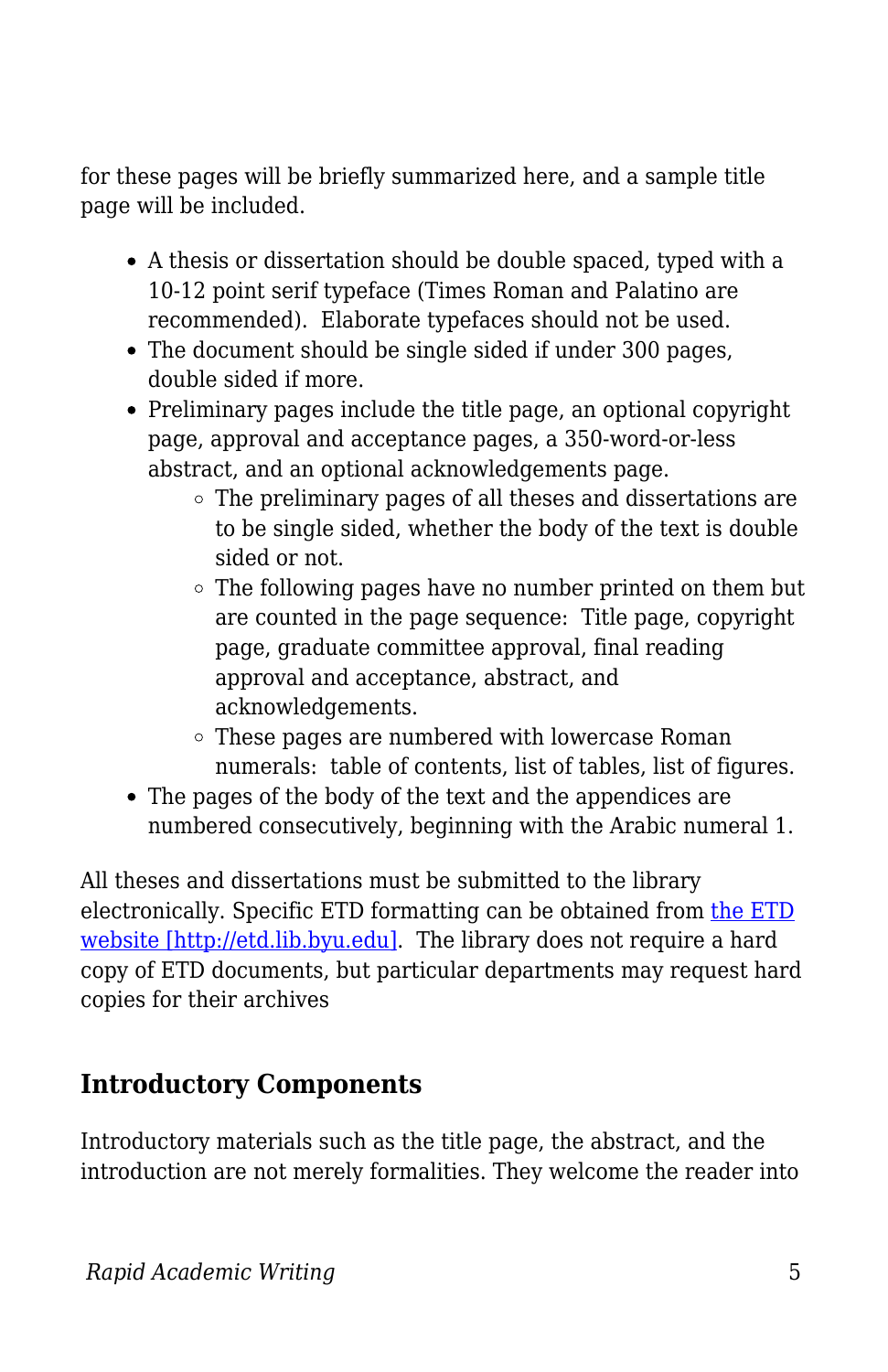your project—your research and ideas. They can have important effects on the way(s) your work is read and interpreted.

# **Title Page**

Though many of us type the title page almost as an afterthought (a few minutes before the manuscript must be in the professor's or associate' dean's office, it is the welcome mat for your dissertation or article.

Many professional journals and graduate schools require their own title page formats, and of course you need to follow these directions. The basic APA title page consists of the following components:

**Title.** With the era of electronic databases and advanced library searches, the title carries more responsibility than it used to. Someone seeking to narrow a broad search may limit to words used in the title, and if you don't include the right words your article or dissertation may not be found. The following steps may help you in composing your title.

- Go backwards for a minute. Think of the words you used in the database searches that yielded the strongest, most focused sources.
- List additional words that express your most important processes, relationships, and findings.
- Using these words, construct a title that previews fairly accurately what a reader will find in your work.
- Cut out extra words—a 10- to 12-word title is ideal.

**Byline.** Type the name(s) of the author(s) one double space below the title. Give your name in its most identifiable form: first, middle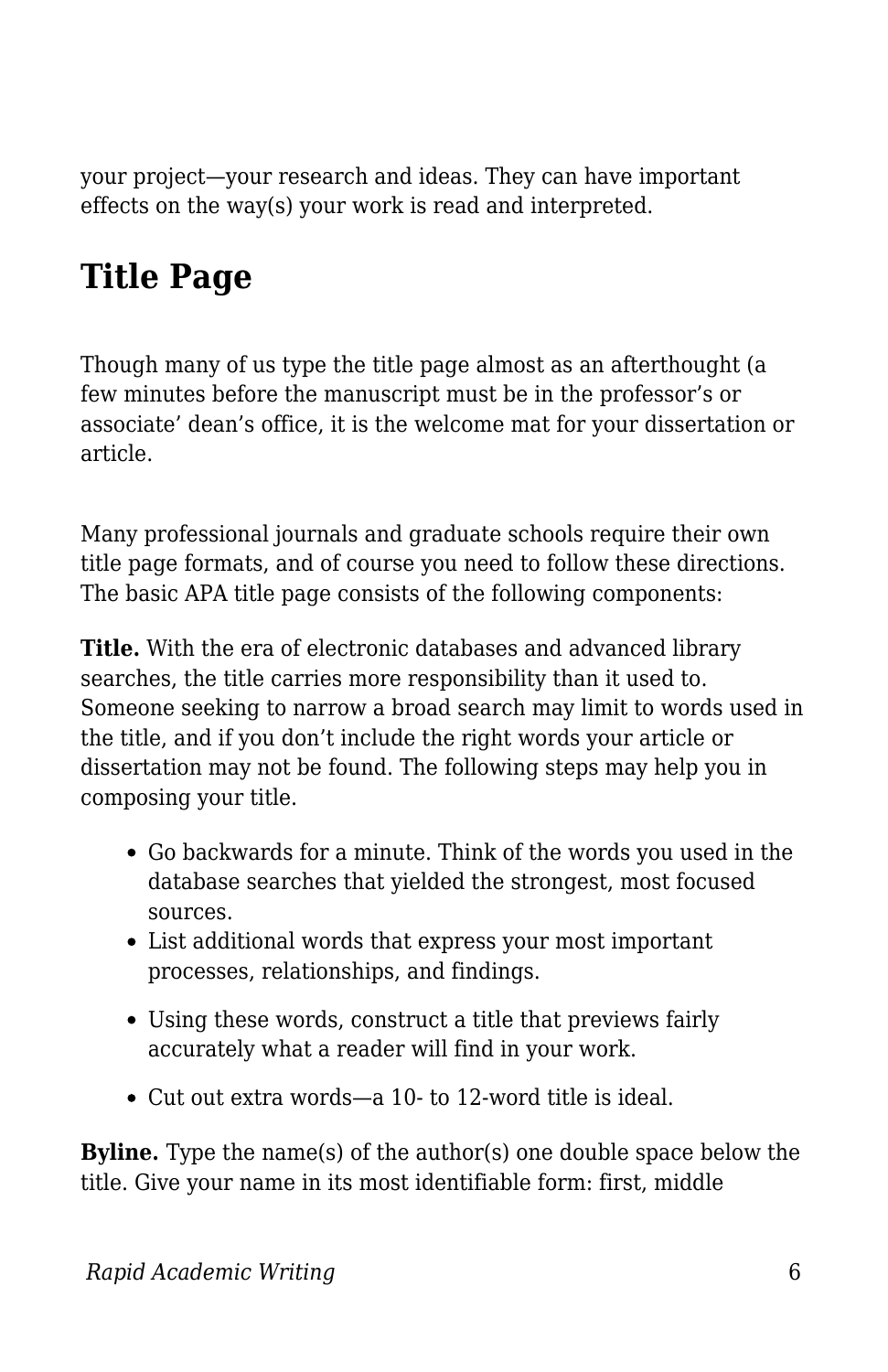initial(s), last. Resist the temptation to add "MA" or "PhD." If you are submitting an article for publication, include your institutional affiliation as well. If no institution acknowledges you, give your city and state.

**Running Head.** The running head makes its first appearance on the title page. It is labeled "Running head" (with just the *R* capitalized) followed by a colon. The running head itself is in all caps, as it appears at the top of each page of the manuscript.

**Author Note.** Author notes are not required for most theses or dissertations, but are necessary for submitted articles. The author note identifies the affiliation of each author at the time a study was completed, indented as separate paragraphs. It may include affiliation changes, acknowledgments, or special circumstances if appropriate (see APA 6, p. 25). The final paragraph includes a contact author along with mailing address. The email address follows.

**Additional Information as Requested.** Some journals use the title page as a place to record your contact information: work address, telephone, fax and email—sometimes even home address and telephone numbers. Some of them ask for so much information that the title page no longer appears tidy and professional—but we have to give them what they want.

This is the basic title page required by most publications using APA format.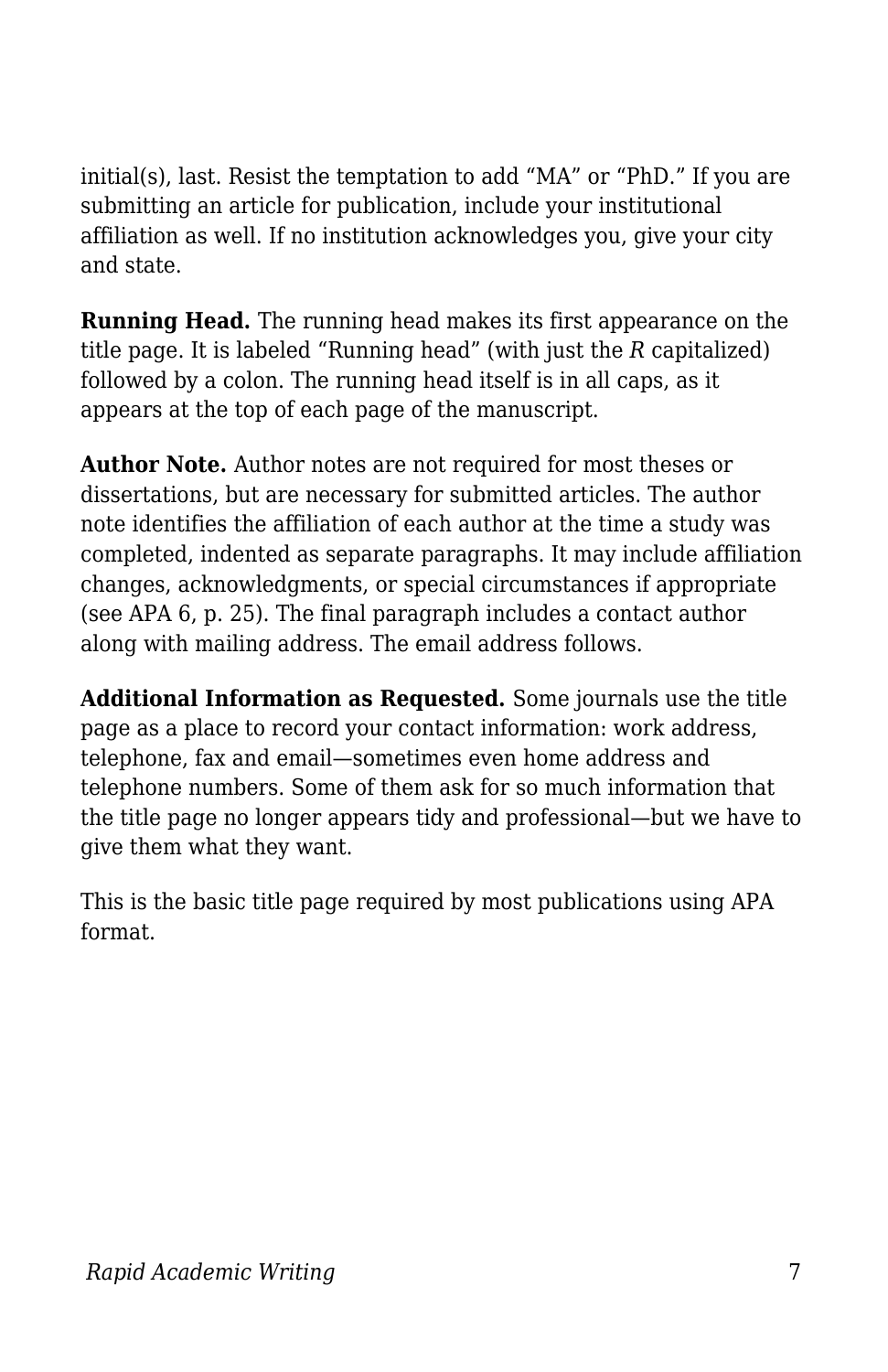

# **Abstract**

If the title page is the welcome mat, the abstract is the front door to your presentation. The abstract will appear in databases so that readers or researchers can tell very quickly whether or not your work will be relevant and interesting to them.

For most articles you have 120 words—or for a thesis or dissertation a whopping 350 words—to summarize your masterpiece. You want to work in as much solid, specific information as you can; there is no room for repetition or fluff. Since abstracts for doctoral dissertations will be published in *Dissertation Abstracts International* and other databases, include names of specific relevant places and full names of specific individuals, along with keywords that will be useful in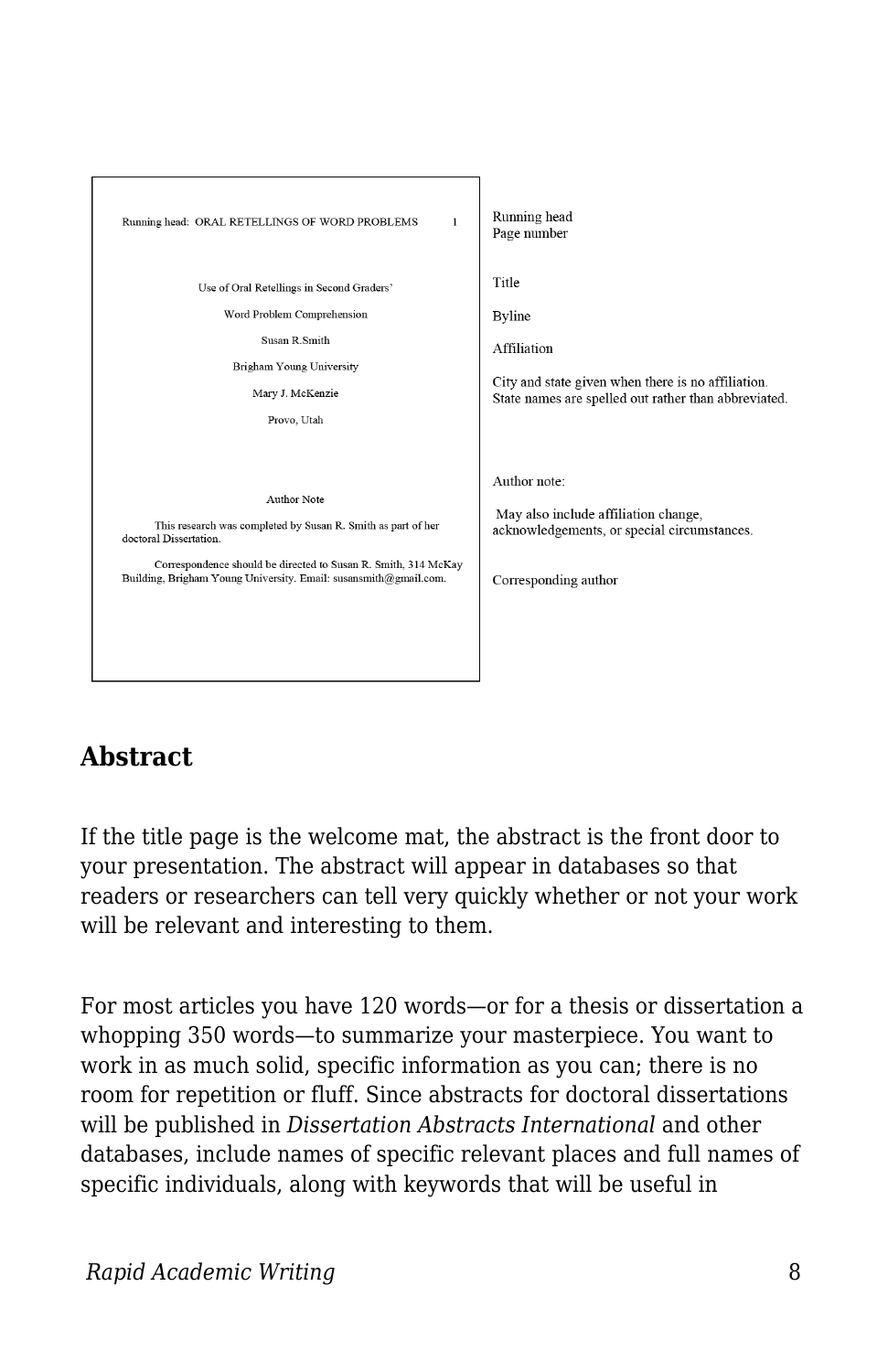electronic retrieval.

Following is a fairly easy process for putting your abstract together.

**List out your chapter titles and your first- and second-level headings.** If you have formed these carefully, they should express in simple and condensed form the main ideas and the groupings of supporting information for each chapter. As you look at this list, you can see at a glance both the outline of content and the key words you have chosen to express it.

**Choose the most important points**. The *Publication Manual of the American Psychological Association* (2010) suggests no more than four or five. You may want to discipline yourself to reflect your pattern of development and the main relationships that you bring out in your work.

**Just summarize.** Do not use the abstract as a "hook" to catch attention or as a place to validate you topic (unless it is BADLY in need of validation). Resist the temptation to use the abstract to make an evaluation of your "excellent" work. Leave statements of your strengths and limitations for later.

#### **Trim the excess.**

- **Eliminate repetition.** Repeated words and phrases are often key to noticing repeated content. Synonyms are also commonly found in verbal excess.
- **Consolidate sentences.** If two or more sentences have essentially the same subject or very similar predicates, they can often be easily collapsed into one clear statement.
- **Use pronouns efficiently but not carelessly.** It may take several words to repeat an antecedent that can be replaced by *it*, *they*, or *which*.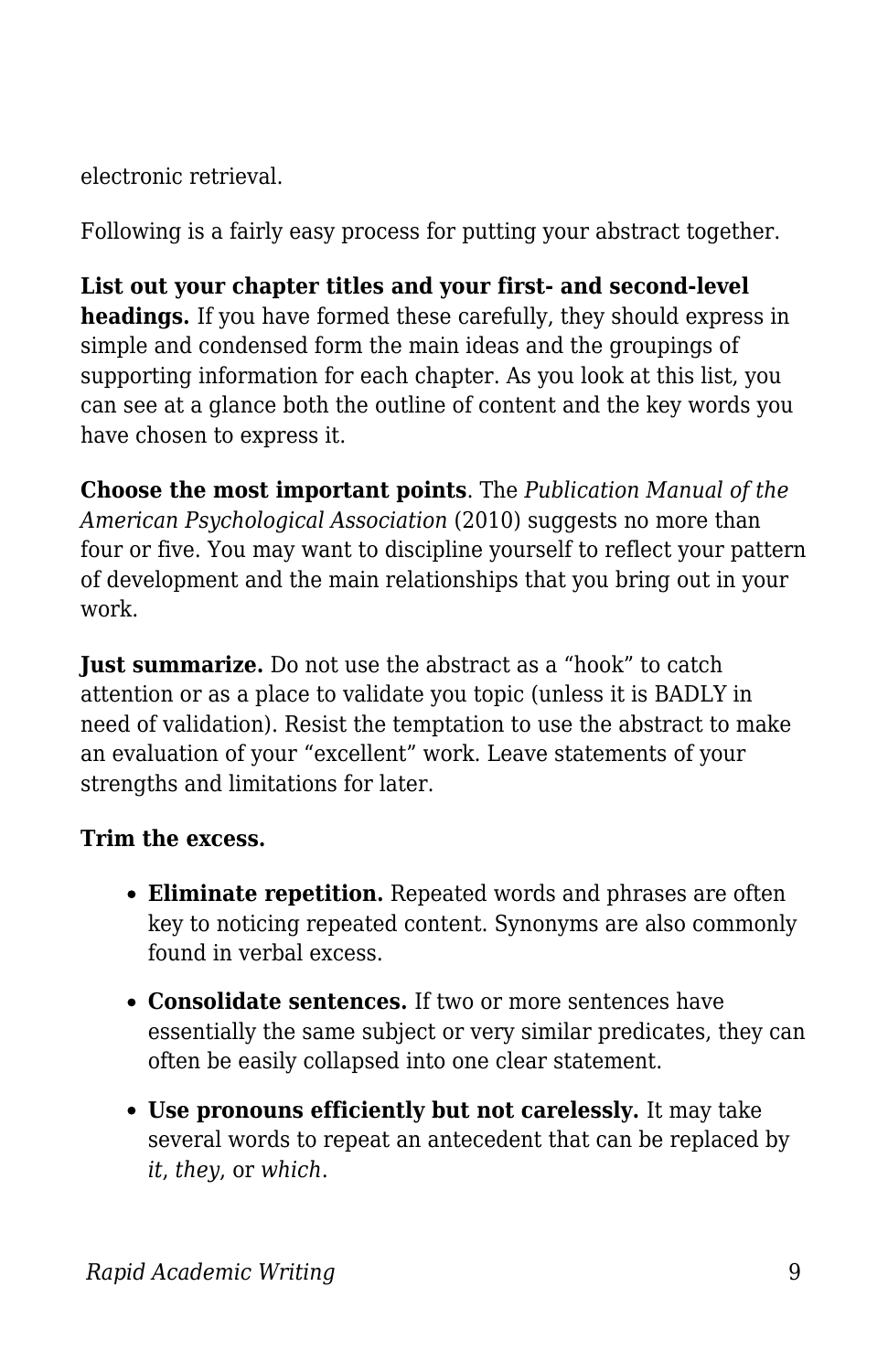**Eliminate unnecessary words.** Don't waste space with "it is a fact that," "it can be conceded that," "it is important to notice," "we have found it significant" etc. If these things weren't facts and weren't important or significant, you wouldn't be including them in the abstract.

For articles submitted to APA journals and for most course papers, the format involves the running head, the title "Abstract" and the doublespaced one-paragraph text. BYU has a specific format for theses and dissertations, which will shown in the next section.

| <b>ORAL RETELLING</b>                     | 2 |
|-------------------------------------------|---|
| Abstract                                  |   |
| This study investigated the effects of    |   |
| the strategy of oral retellings on second |   |
| graders' ability to comprehend and        |   |
| solve word problems. A sequence of        |   |
| 10 lessons teaching and implementing      |   |
| this strategy was conducted, reinforced   |   |
| by guided practice including group        |   |
| discussions and individual problem-       |   |
| solving challenges. Students were         |   |
|                                           |   |

Running head Page number

Abstract centered

Text double spaced One paragraph No indentation

### **BYU Preliminary Pages**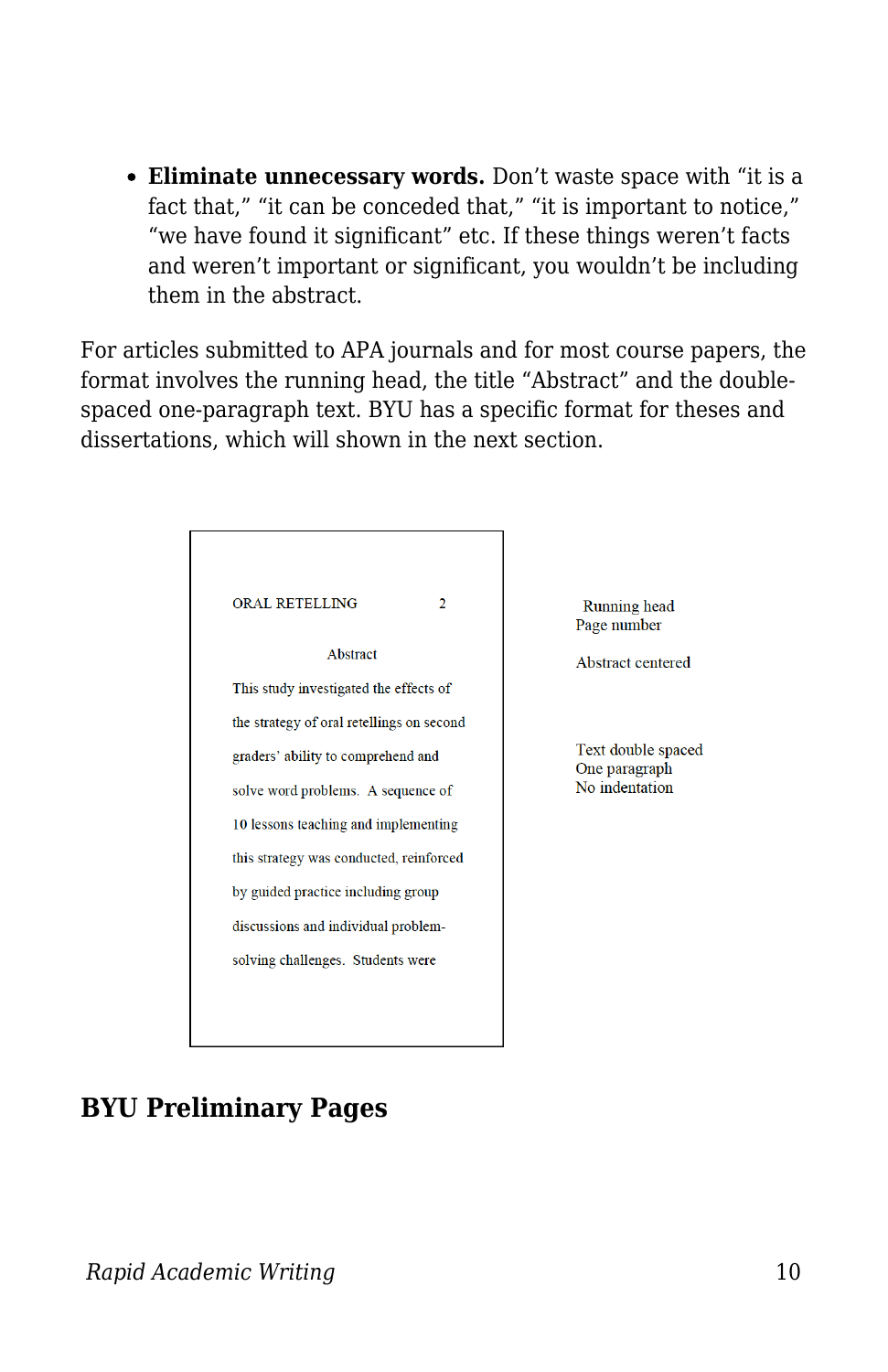#### **Title Page**

BYU has specified a particular format for the title page. A change has recently been made to eliminate the month, as month often changes between various submissions and readings.

All information is centered between the margins: both top and bottom (both one inch) and left and right.



#### **Graduate Committee Approval Page**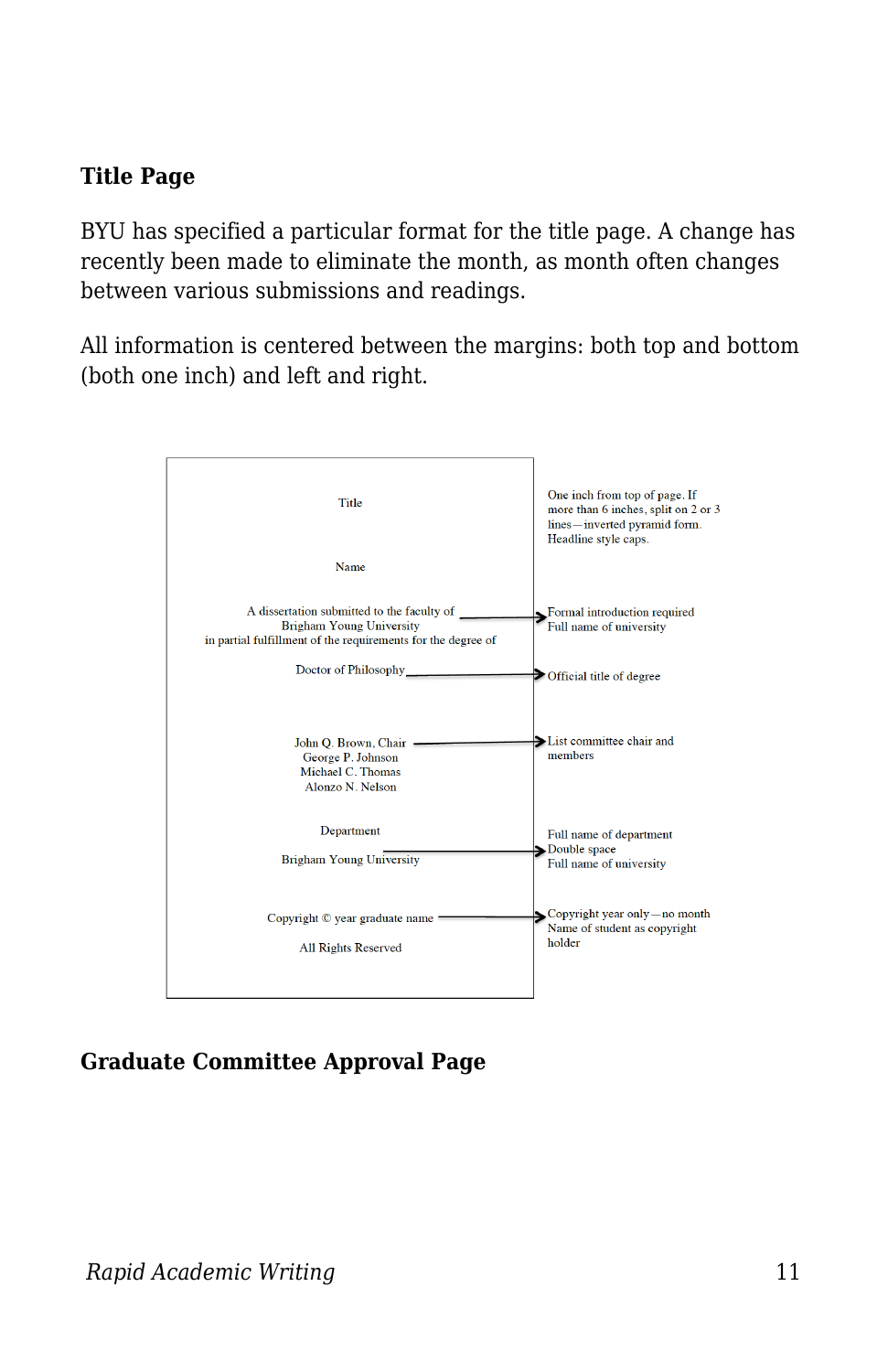|      | <b>BRIGHAM YOUNG UNIVERSITY</b><br><b>GRADUATE COMMITTEE APPROVAL</b>                                                                                                       |                                                 |
|------|-----------------------------------------------------------------------------------------------------------------------------------------------------------------------------|-------------------------------------------------|
|      | of a dissertation submitted by<br>Michael D. Brown                                                                                                                          | 5 blank lines<br>Double spaced<br>3 blank lines |
| Date | This dissertation has been read by each member of he<br>following graduate committee and by a majority vote<br>has been found to be satisfactory.<br>Mary Ann Prater, Chair |                                                 |
| Date | Timothy B. Smith                                                                                                                                                            | 2 blank lines between<br>signature lines        |
| Date | Ellie Young                                                                                                                                                                 |                                                 |

#### **Final Reading Approval and Acceptance Page**

After your thesis or dissertation has been completed in its final form, it will be read and "signed off" on this form by your graduate committee chair, the department chair or graduate coordinator for your department, and the dean or an associate dean of your colleg

#### **Acknowledgements Page**

If you want to acknowledge people who have contributed to your work—by way of academic and/or personal support—you may include this page to do so. If you're a lone wolf or a rugged individualist, no one will force you to thank anyone. Just don't expect extra favors afterwards.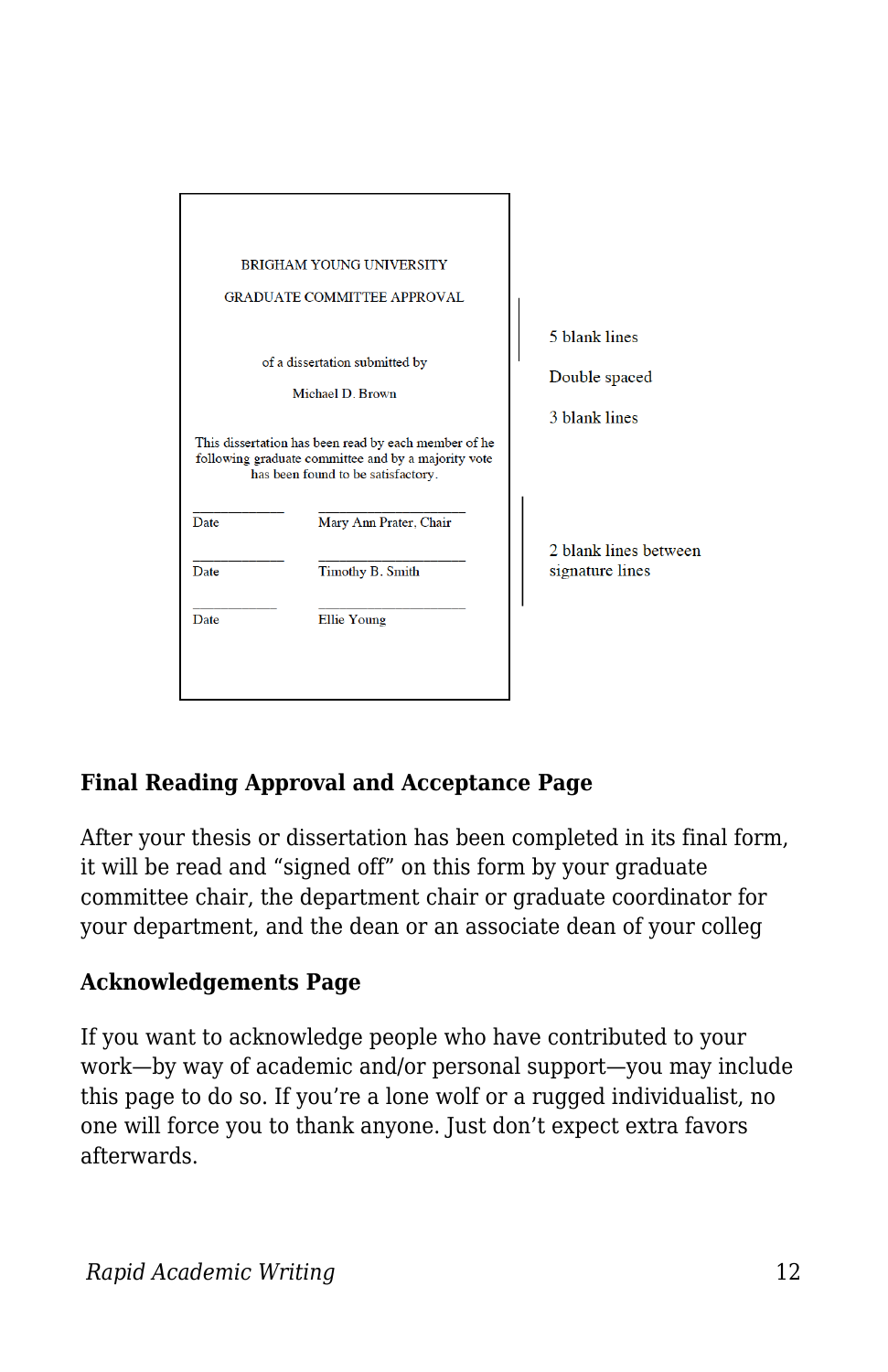#### **Abstract**

BYU requires a format for the abstract that gives more information than the standard APA design.

| <b>ABSTRACT</b><br><b>TITLE</b><br>Author's name<br>Department<br>Degree | <b>ABSTRACT</b><br>centered in all caps.<br>Title centered in all caps<br>Name, department, and<br>degree on separate lines,<br>initial caps, double spaces<br>between<br>Text double spaced, one<br>paragraph, not indented | Tripple space<br>between<br><b>ABSTRACT</b><br>and title,<br>between title<br>and author, and<br>between degree<br>and text. |
|--------------------------------------------------------------------------|------------------------------------------------------------------------------------------------------------------------------------------------------------------------------------------------------------------------------|------------------------------------------------------------------------------------------------------------------------------|
|                                                                          |                                                                                                                                                                                                                              |                                                                                                                              |

#### **Introduction**

The introduction welcomes your readers and makes them comfortable with your presentation by acquainting them with topic and approach and by orienting them in terms of literature and developments in the field.

The introduction is not labeled unless necessary to avoid having a first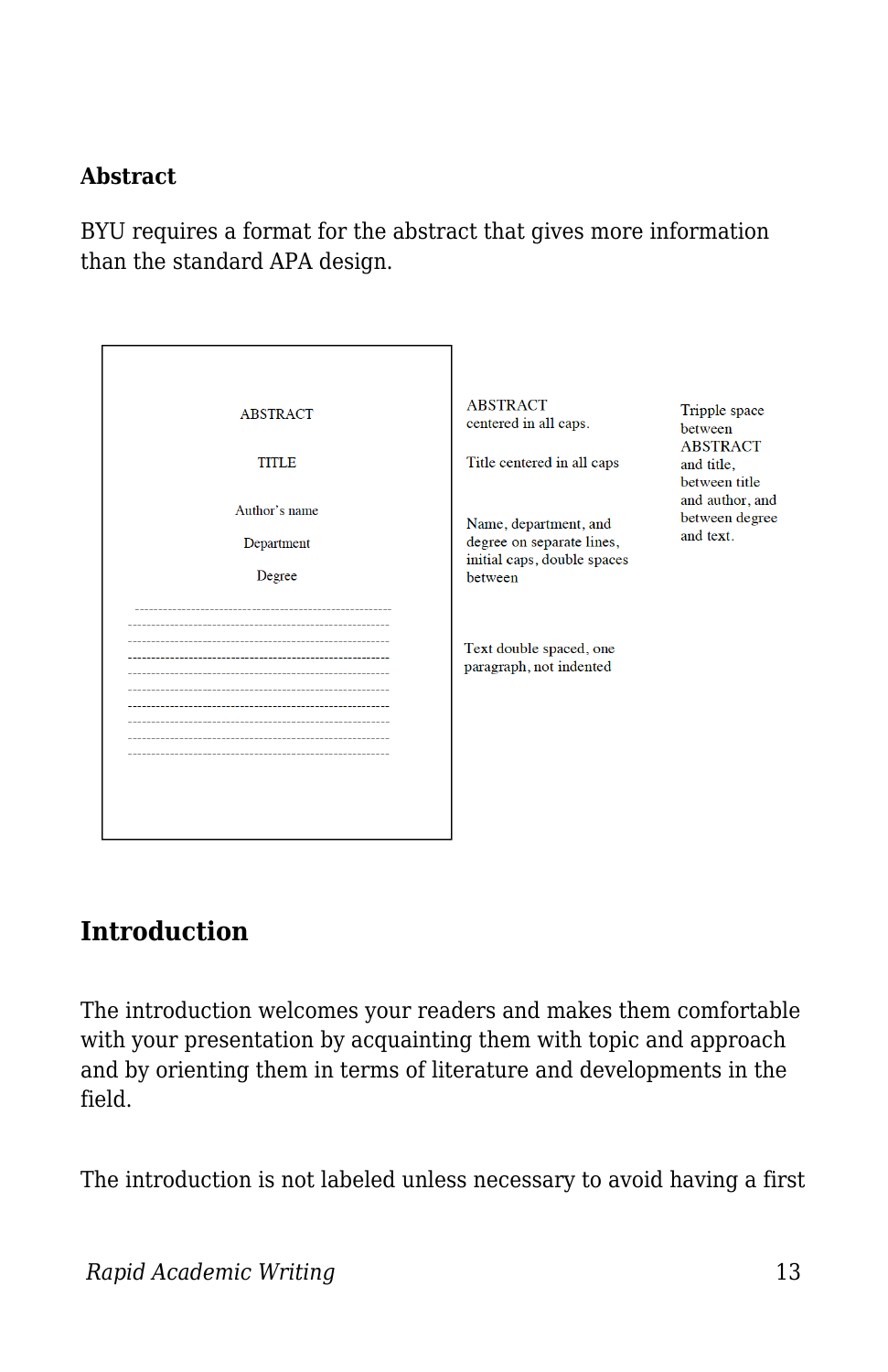page of a chapter with no heading.

### **CHECKLIST**

The following suggestions are adapted from the 6th edition of the Publication Manual of the American Psychological Association (2011, pp. 27-28). They do not comprise a sequence or process, only a checklist for inclusion (or lack thereof).

#### **Introduce your work and orient your reader.**

- State the purpose and rationale for your research.
- Summarize previous arguments and evidence.
- Present the hypotheses and the experimental design.
- Discuss theoretical propositions and implications.
- Give necessary historical and research context.
- Introduce important terminology.

#### **Avoid wasting your space and your reader's time.**

- Don't let it get too long or heavy. Most introductions are initially way too long. Eliminate everything that is not really necessary for a reader to understand your piece. If you are uncertain about particular aspects, get your chair to advise you.
- Do not include an exhaustive historical review of the literature unless instructed specifically to do so. Include what you need to portray background and continuity of the research and to provide a reference base that the reader can appreciate. But do not include things that are tangential or irrelevant.
- Do not use the introduction as a soapbox to denounce opposing views. If these views need to be brought up early in order to orient the reader, do so efficiently and reasonably.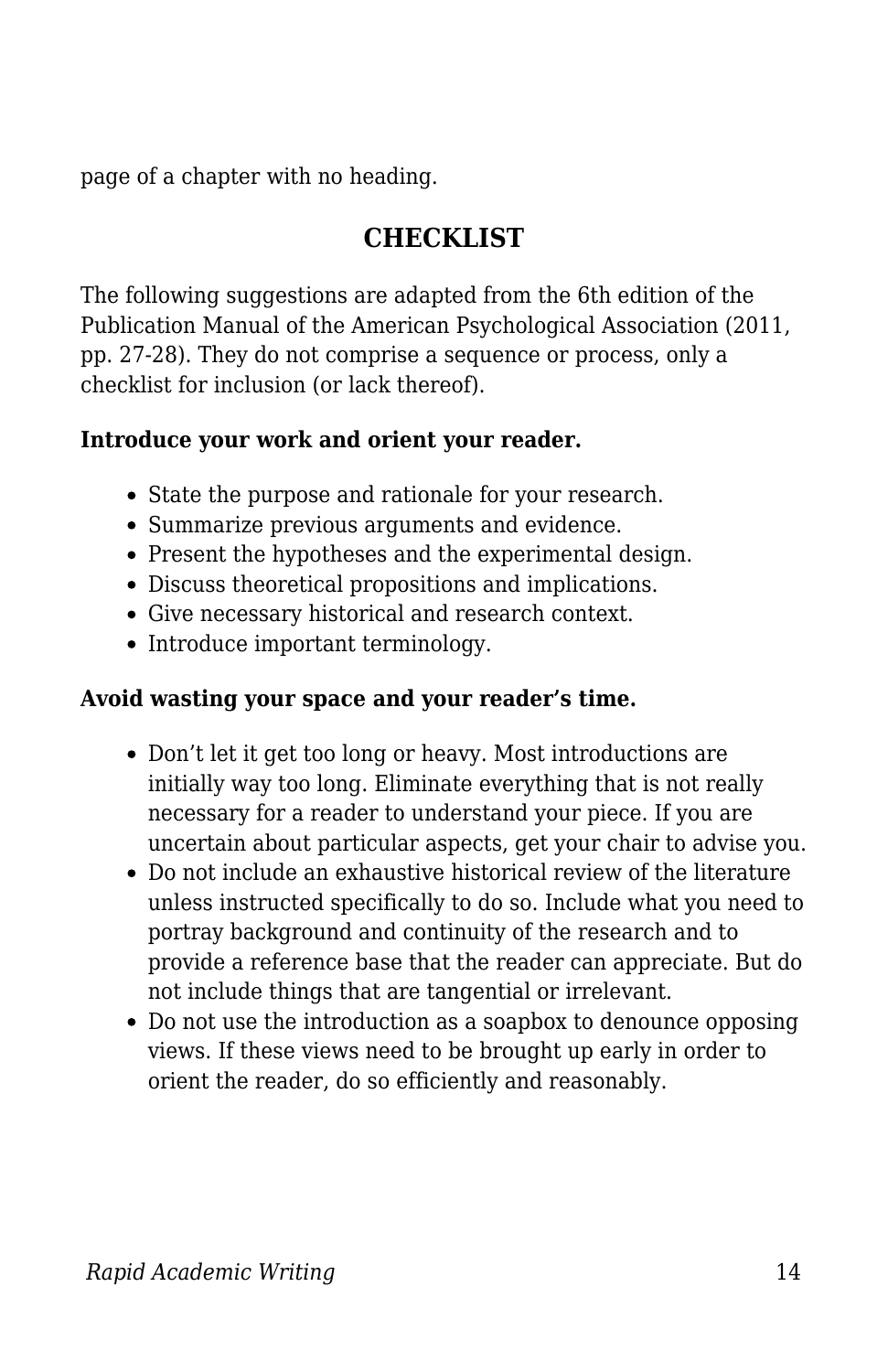# **Tables and Figures**

Tables and figures can be efficient ways of presenting information: packing a large amount of data in small space, emphasizing relationships, bringing in a visual learning modality. But they should be used only when they accomplish these functions. Do not overuse figures and tables.

**Purposes for Figures and Tables** (Adapted from APA 6th edition, 2010, pp. 125-126)

- **To explore:** to invite your readers to explore the data with you.
- **To communicate:** to share the data that support the meaning you have found so that the readers can understand your meaning on a deeper level.
- **To calculate:** to invite your reader to calculate a statistic or function related to the data.
- **To store:** to allow both you and your reader to have the data available for easy retrieval.
- **To enable visualization:** to attract attention and give your manuscript more visual appeal (depending, of course, on the nature of the data and the purpose and target audience for the paper).

#### **Tables**

Preparing course papers may not involve tables—at least not very many of them—as many courses do not have time for heavy data gathering. However, tables are an important component for theses, dissertations, and articles. Your committee and statistics helpers will guide you in composing the tables. This manual deals only with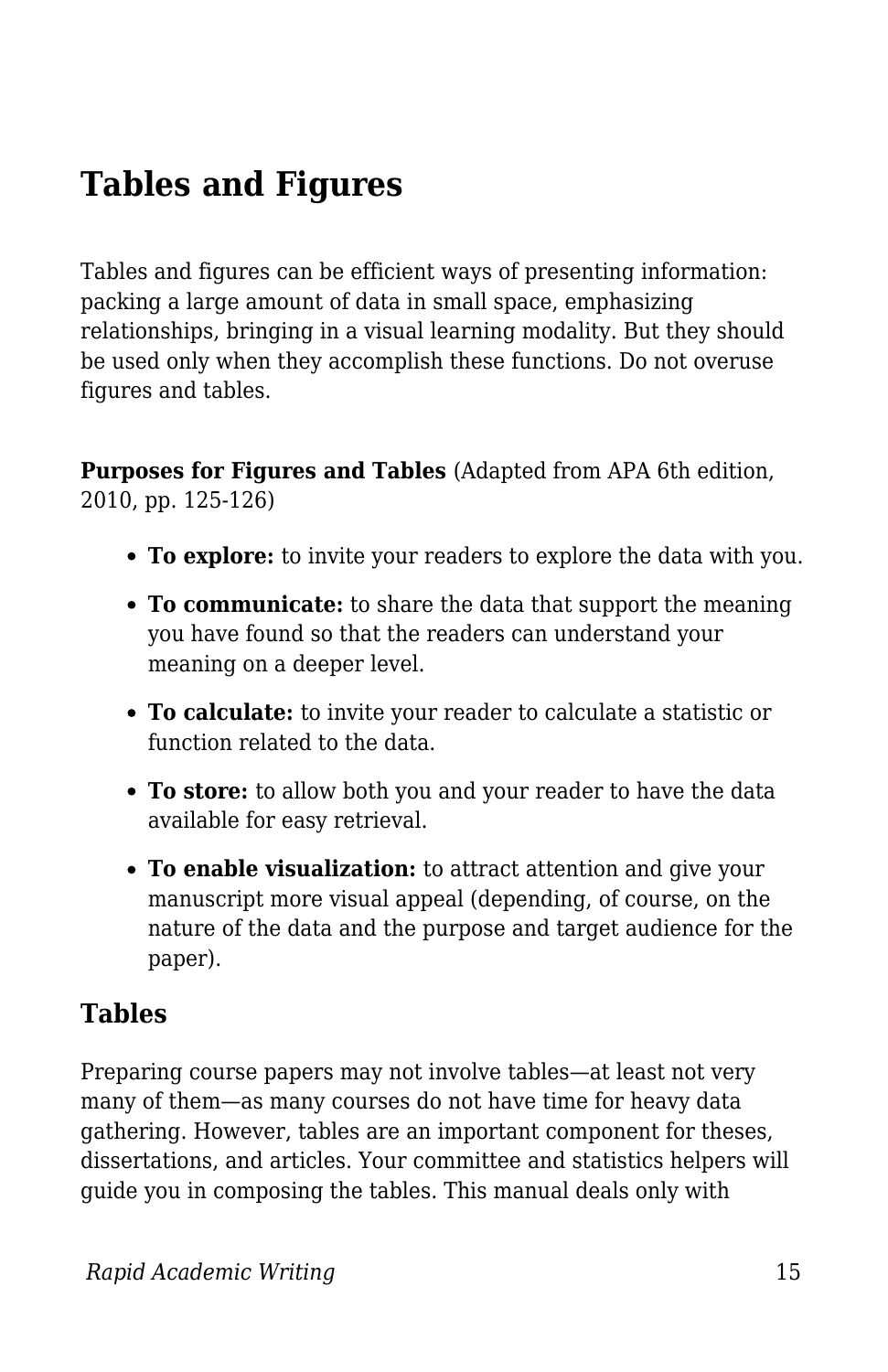placements and formalities.

The following checklist will guide you in using tables effectively.

### **CHECKLIST**

(Compare *Publication Manual of the American Psychological Association*, 6 th ed., pp. 125-150)

- Be sure that all tables are actually identified and discussed in the text. What is obvious evidence to you may not be so easy for a reader to interpret.
- Number tables consecutively throughout the text. Use separate numbering for tables in the appendix (A1, A2) or for separate appendices when you have them (B1, B2, C1, C2 etc.).
- Avoid using unnecessary or repetitive tables. Keep tables as simple as you can: data should be easily accessible.
- Use horizontal lines between table title and headings and between headings and body of table. Thereafter use horizontal lines only for clarity. Do not use vertical lines in tables.
- Place explanatory notes immediately following a table. A general note is labeled *Note*; a note specific to part of a table is indicated with a superscript number.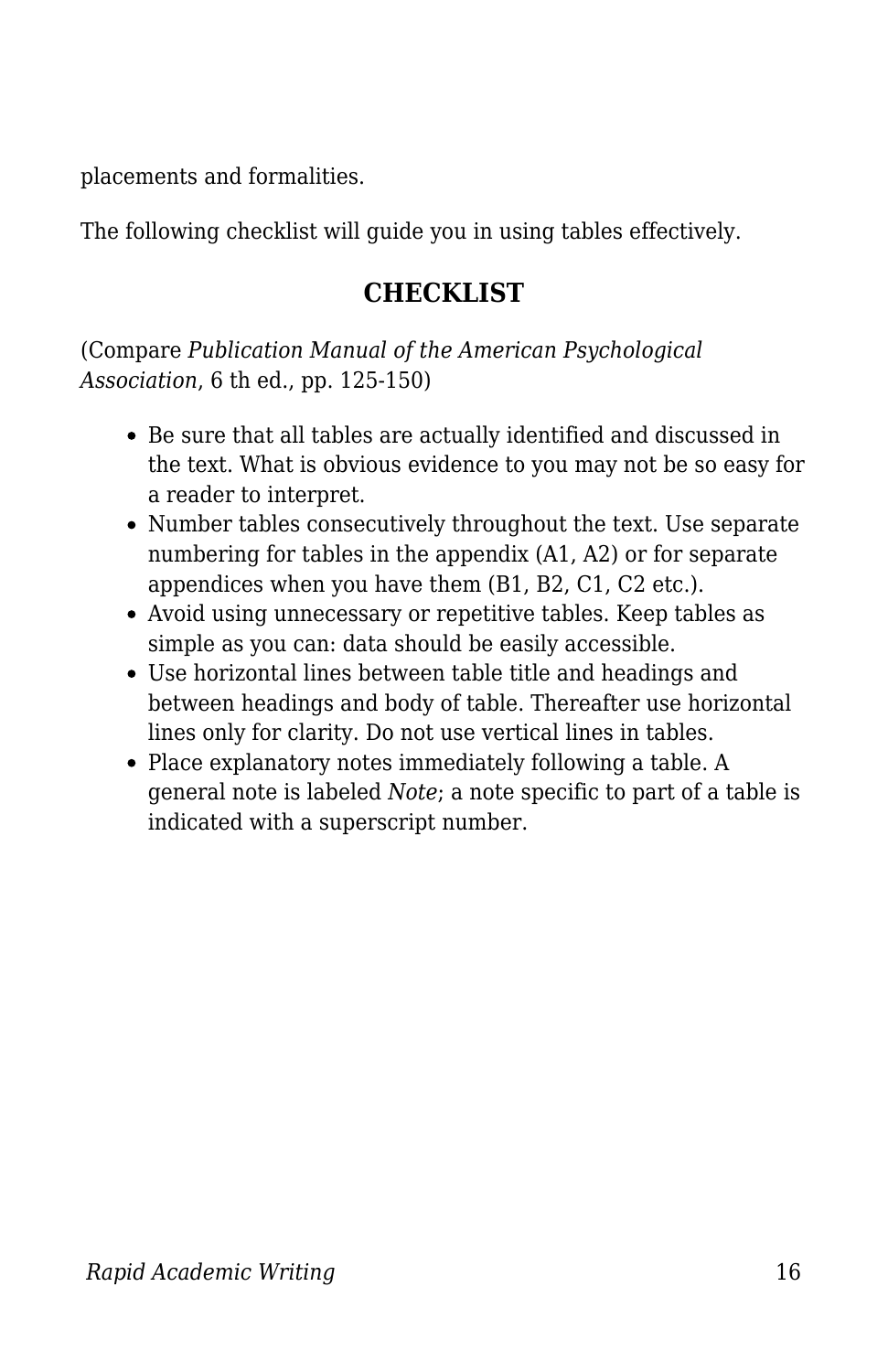|                                                                                                                                                                                                                                                                                                                                                                                                                                                                                                            |  | Oral Retellings of Word Problems<br>24            |                 |                |  |  |
|------------------------------------------------------------------------------------------------------------------------------------------------------------------------------------------------------------------------------------------------------------------------------------------------------------------------------------------------------------------------------------------------------------------------------------------------------------------------------------------------------------|--|---------------------------------------------------|-----------------|----------------|--|--|
| <b>Table number, Arabic</b><br>numeral, flush left. -                                                                                                                                                                                                                                                                                                                                                                                                                                                      |  | Table 1                                           |                 |                |  |  |
| Table title, in italics                                                                                                                                                                                                                                                                                                                                                                                                                                                                                    |  | Subjects' Use of Two-factor Retellings in Solving |                 |                |  |  |
|                                                                                                                                                                                                                                                                                                                                                                                                                                                                                                            |  | Multiplication Word Problems in Post-treatment    |                 |                |  |  |
| <b>Horizontal liens separating</b><br>table title and table text<br>and separating column                                                                                                                                                                                                                                                                                                                                                                                                                  |  | <b>Interviews</b>                                 |                 |                |  |  |
| headings from data.<br>Double spaces before and<br>after. -                                                                                                                                                                                                                                                                                                                                                                                                                                                |  | <b>Subject</b>                                    | Use             |                |  |  |
| <b>Column headings. Initial-</b>                                                                                                                                                                                                                                                                                                                                                                                                                                                                           |  |                                                   | Self-identified | Subconscious   |  |  |
| caps. No italics or bolding.<br>"Decked heads" are<br>lavered to prevent<br>unnecessary repetition:<br>Self-identified use,<br>Subconscious use.                                                                                                                                                                                                                                                                                                                                                           |  | Jace                                              | 2               | 3              |  |  |
|                                                                                                                                                                                                                                                                                                                                                                                                                                                                                                            |  | Rory                                              | 5               | 4              |  |  |
|                                                                                                                                                                                                                                                                                                                                                                                                                                                                                                            |  | Haley                                             | 1               | 3              |  |  |
| <b>Table data columns</b><br>at least 3 spaces apart.                                                                                                                                                                                                                                                                                                                                                                                                                                                      |  | <sup>b</sup> Olya                                 | $\overline{0}$  | $\overline{a}$ |  |  |
|                                                                                                                                                                                                                                                                                                                                                                                                                                                                                                            |  | Kayla                                             | 2               | 5              |  |  |
| <b>Type table in sans serif</b><br>font, no more than 4 font<br>sizes larger or smaller<br>than the font of the text.                                                                                                                                                                                                                                                                                                                                                                                      |  | Michael                                           | 4               | 6              |  |  |
| Include table notes to give<br>Note: Data represent transcriptions of student interviews recorded<br>information to aid in $=$<br>in both audio and visual formats<br>interpreting the table.<br><sup>b</sup> Child has recently moved from Russia and has very limited<br>General notes (set off<br>English skills.<br>by the label "note") apply<br>to the table as a whole.<br>Specific notes (indicated by a<br>superscript lowercase letter)<br>apply to just the item or row<br>on which hey appear. |  |                                                   |                 |                |  |  |

#### **FIGURES**

Figures attract attention and can represent complicated relationships in ways that are easy for a reader to process and remember. They are more striking and less precise than tables.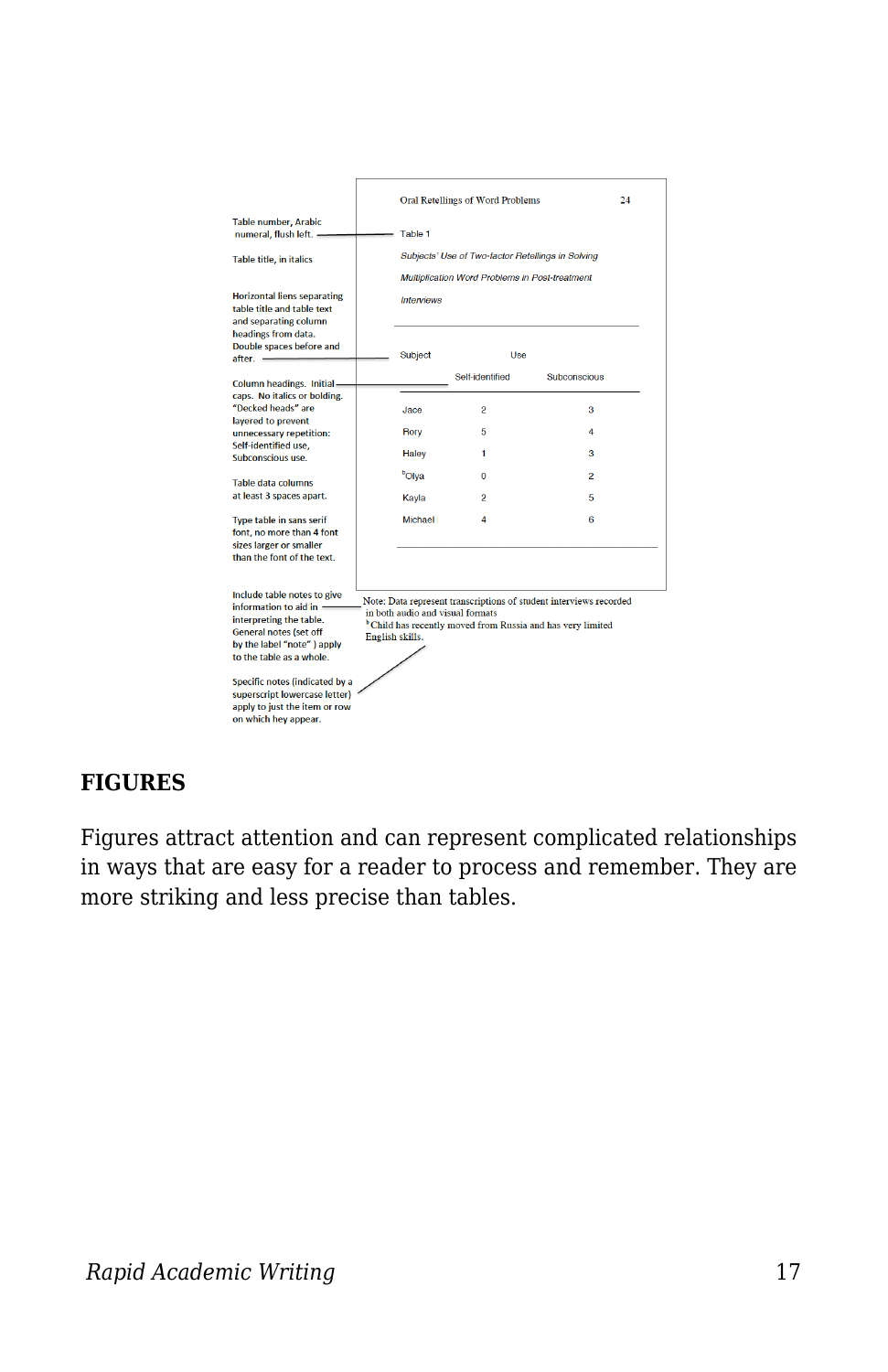## **CHECKLIST**

(See *Publication Manual of the American Psychological Association*)

- As the purpose of a figure is to supplement and enhance the text, it should be discussed with enough detail that a reader can easily interpret and remember it.
- Be sure that figures are simple and clear, avoid crowding in too much detail.
- Place the figure on a full page, either immediately following or facing the page on which it is first mentioned. The page devoted to the figure is not headed or numbered.
- Number figures consecutively with arabic numerals outside the boundaries of the figure itself.
- Type the figure caption below the figure or on the following or facing page.
- In material submitted for publication, where the figures are clustered at the end, type figure captions in a list on a separate page, not on the pages on which the figures appear.
- Be sure that the caption and legend explain symbols and abbreviations.
	- **The legend** appears as part of the figure; thus it is within the boundaries of the figure and uses the same typeface.
	- **The caption** is both a title and an explanation. It consists of a brief descriptive phrase, often followed by additional explanations of symbols or measurements. If material is to be published, captions are listed on a separate page rather than on the figures.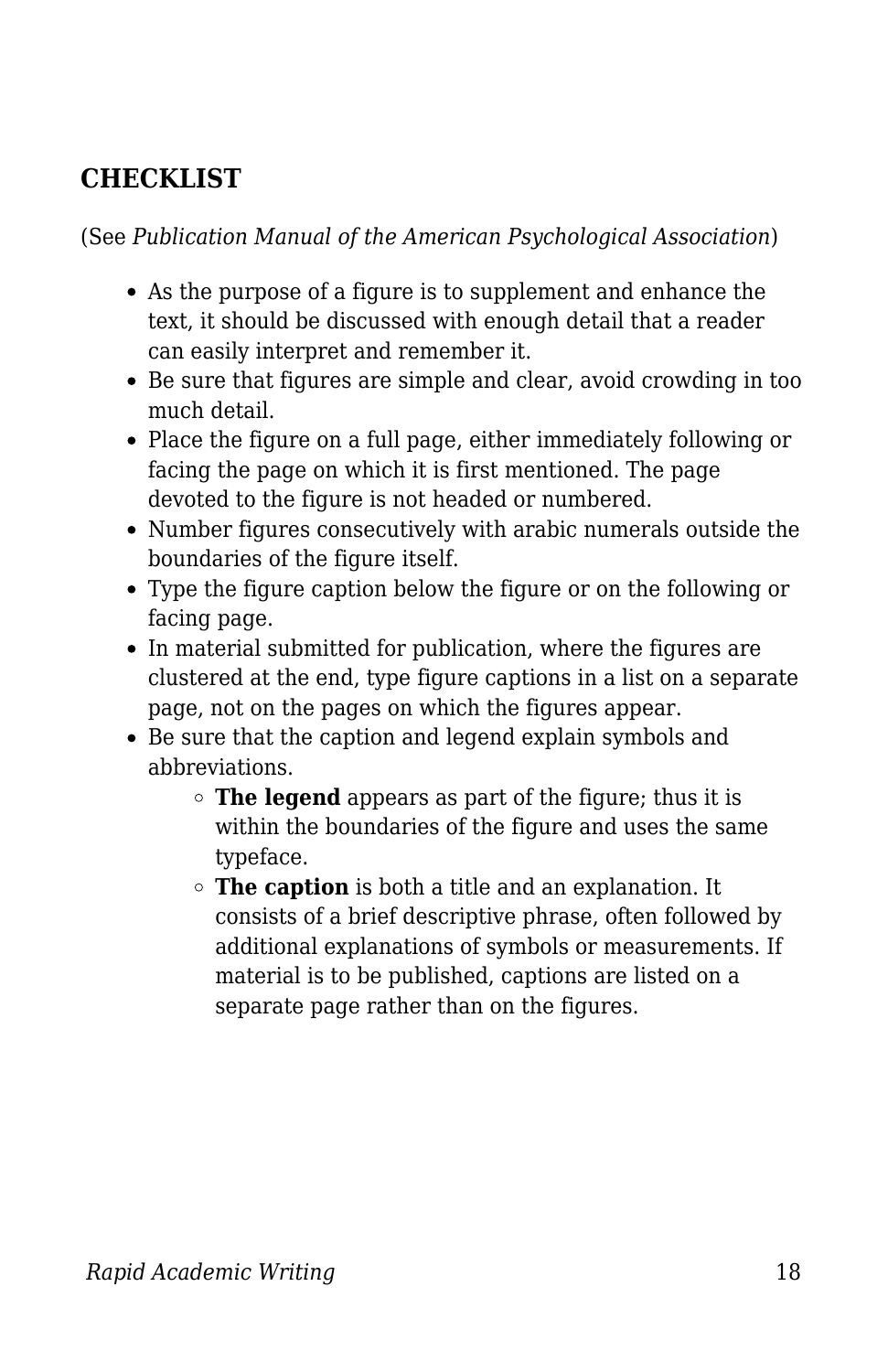



# **Follow-up Items**

# **Appendix**

If you have something that's a little bulky or tangential, but someone is apt to be curious about it (and/or your chair really likes it), you can include it in an appendix. The specialist may gaze at it all he/she wants, but the casual reader who finds your dissertation on the internet doesn't have to be bothered.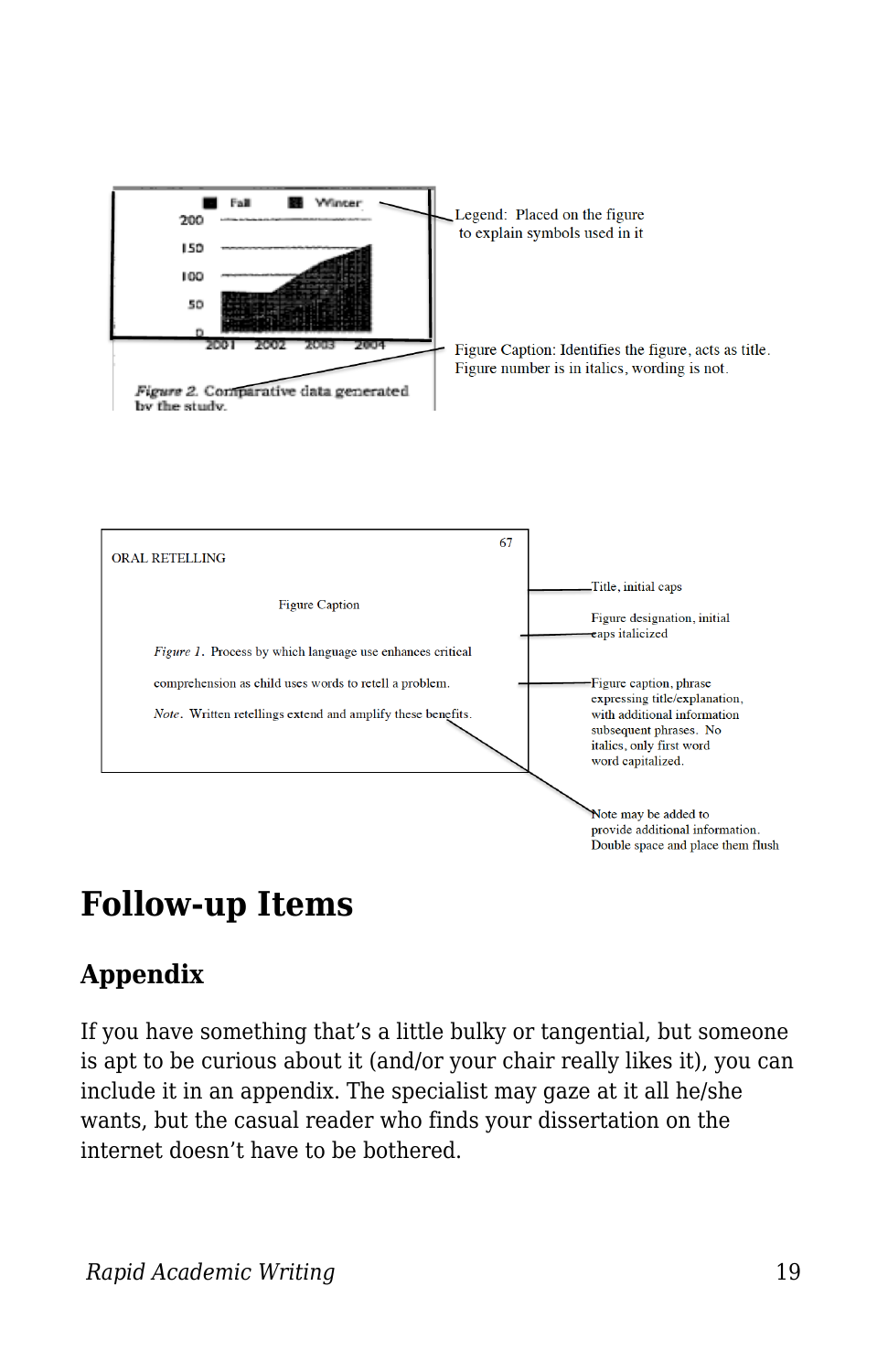Think of the appendix as a closet for your research skeletons—things that can't be thrown away because somebody's bound to ask about them. But you just don't need to put them on prominent display.

#### **Items for Inclusion**

Any of the following might be included in an appendix (see *Publication Manual of the American Psychological Association*, 2010, p. 205):

- Word list(s)
- $\bullet$  Mathematical proof(s)
- Large table(s), particularly those too detailed for the text
- Technical information on methods beyond that required in the text
- Computer program(s)
- Questionnaire or survey instrument (you designed), instructions to participants
- Parts of published survey instruments only if copyright permission is obtained
- Participant recruitment materials: sign-up sheets, informed consent forms
- Case studies or other illustrative resources
- Statistical calculations that are relevant but not necessary to the text
- Additional data that are not vital to and are possibly awkward or bulky within the text

An appendix should contain related materials. If you have diverse appendages, you may have more than one skeletal closet. If you do have more than one, label them with capital letters: Appendix A, Appendix B, etc. Refer to them by these labels in the text (a copy of the questionnaire is provided in Appendix A).

As far as form and numbering are concerned, appendices are separate closets.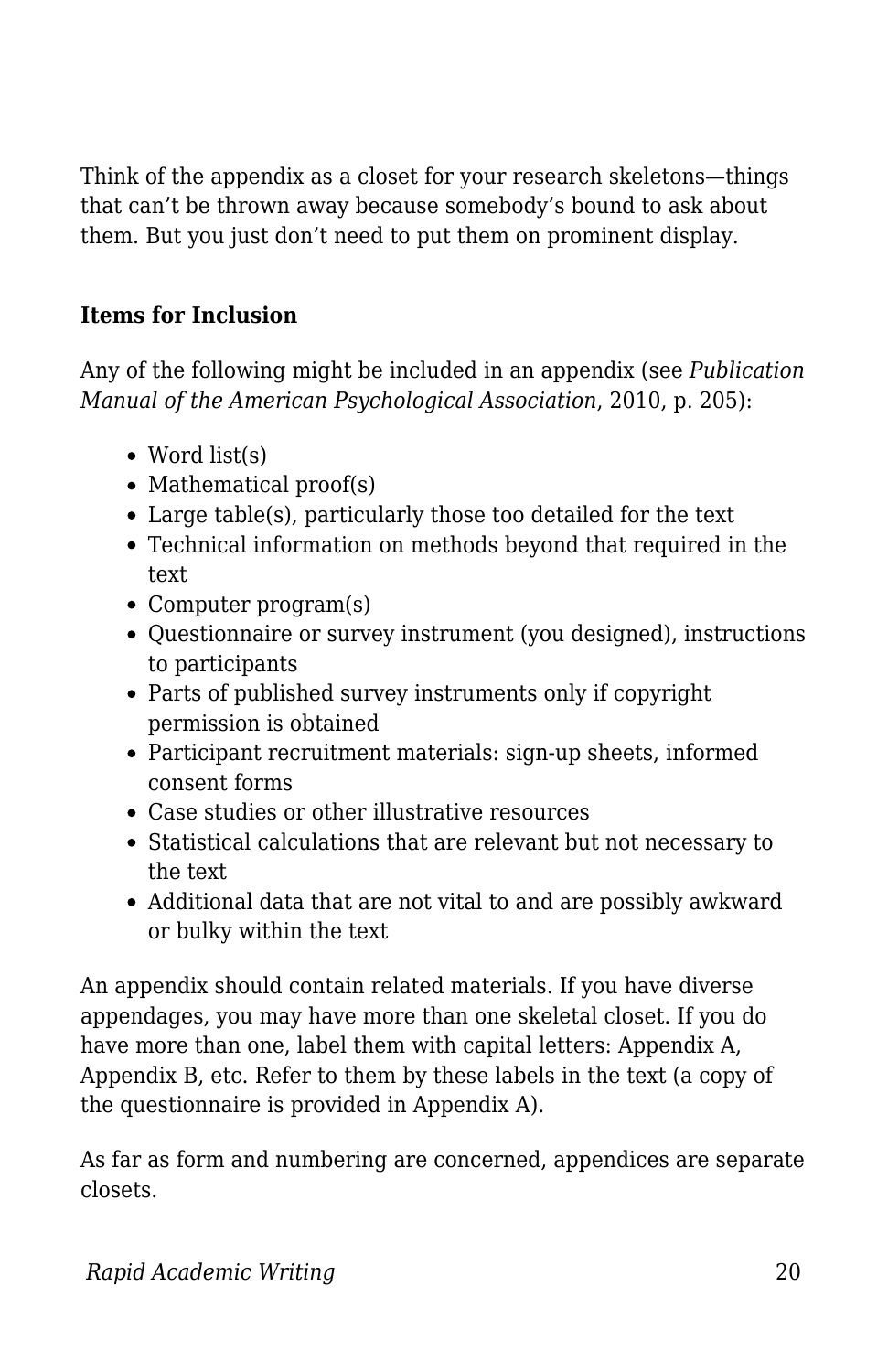#### **General Formatting Directions**

- If you need only two levels of headings, use the formatting system you would use for a two-level paper rather than the four- or five-level system you are using for the overall dissertation.
- Label figures and tables in the appendix with the appendix designation as well as a number (e,g., Table B1 for the first table in Appendix B). If there is only one appendix, use an *A* to separate it from tables in the text (e.g., Table A2 for the second table in the only appendix).
- Begin each appendix on a separate page. Format as shown below.



If the appendix needs headings and subheadings to make information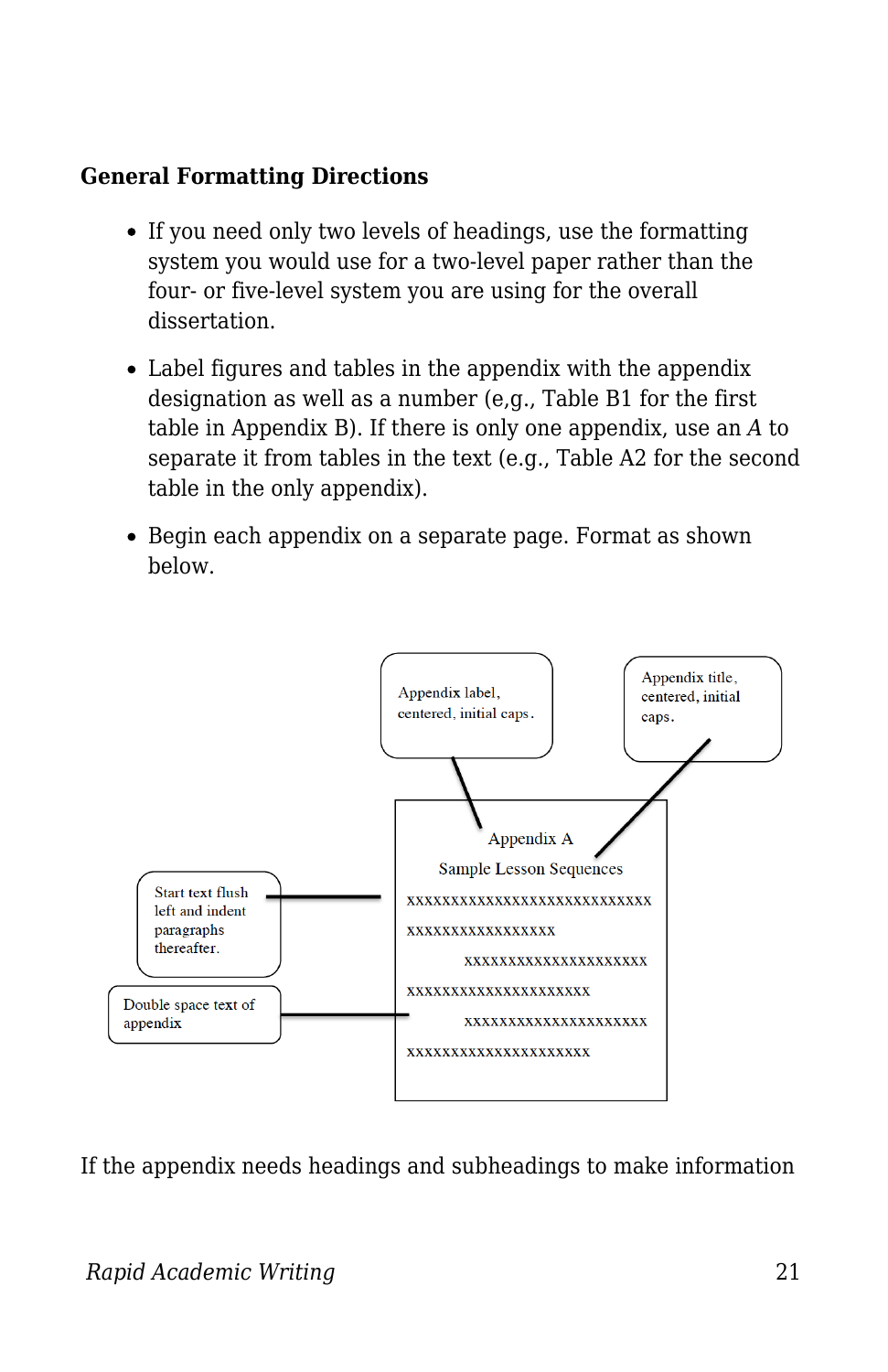easier to access, set them up according to the format you have used throughout the text.



# **Notes: Foot and otherwise**

Notes are convenient little "asides" that help you keep from overloading your sentences and diverting your paragraphs. They allow you to be explicit without being weighty.

Notes are a little like toe rings: They may not be absolutely necessary, and there are times when they do not do much good. But they can allow you some opportunities to amplify and enhance your text.

APA format requires parenthetical documentation for references, not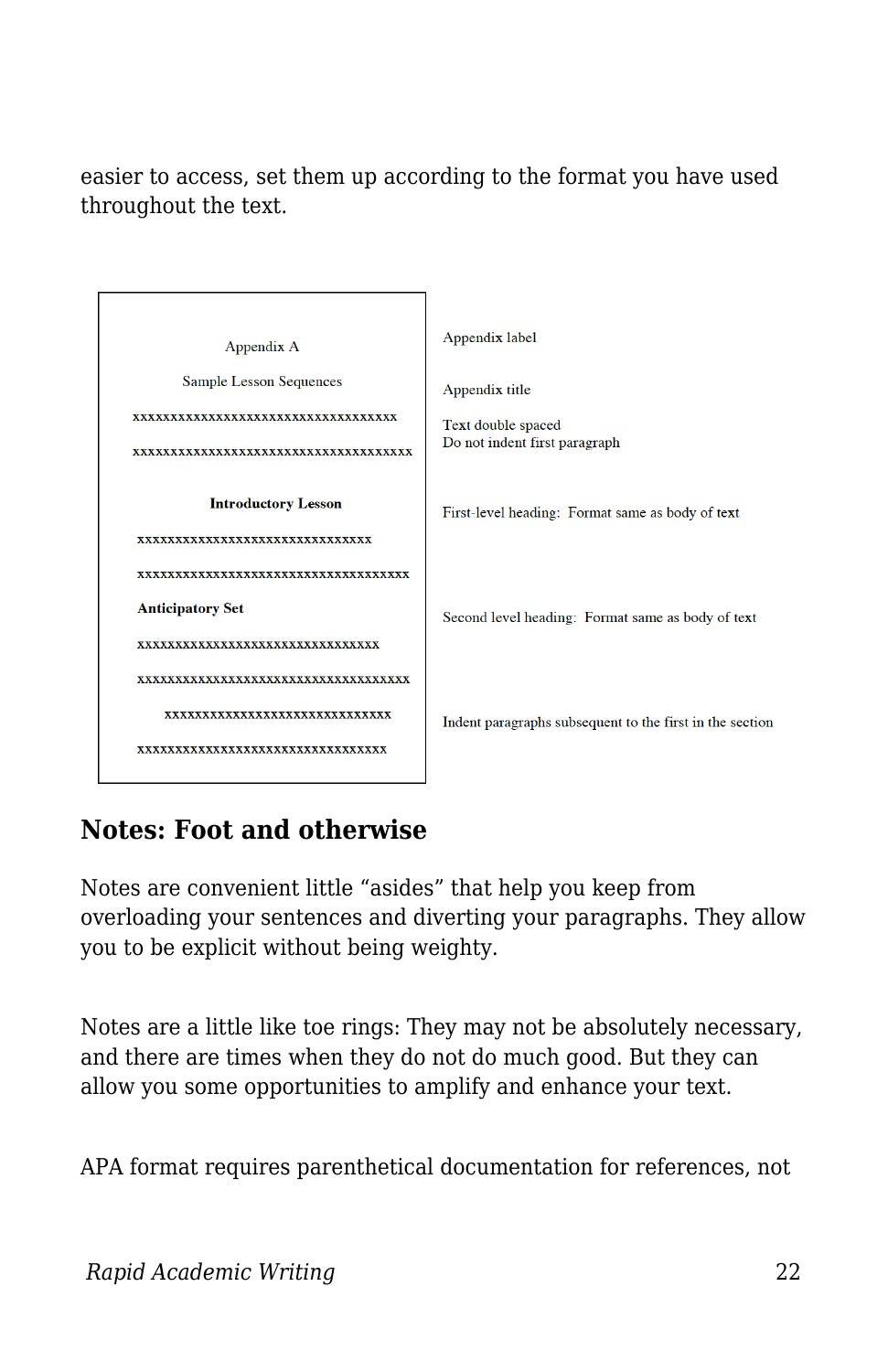footnotes (The reference footnotes used for Chicago format are completely different). APA uses only three kinds of notes in papers, dissertations, and basic articles: author notes, content footnotes, and copyright permission footnotes.

#### **Author Note**

The author note gives the author(s)' names along with affiliations. Support acknowledgements and special circumstances relevant to consideration of the piece are sometimes included.

- On manuscripts submitted for publication, author notes are usually placed on the title page, as shown earlier in this chapter. If the manuscript is not being published, author notes may be placed on separate sheet at the end (following references or appendix).
- A contact address should be given. When there are multiple authors, only one need be designated as a contact.

#### **Footnotes**

- **Content footnotes** allow you to make expansions and explanations that would interrupt the flow of your text and not be of interest to all readers: for example, definition of a term, identification of a key individual, explanation of an instrument or procedure beyond what is required in the text, reference to sources with more detailed explanations, or additional historical or contextual information.
- **Copyright permission footnotes** acknowledge the copyright holder giving you permission to use material.

Both content and copyright permission footnotes are numbered throughout the text consecutively. Indicate their position in the text by a superscript number, and place the notes on a separate page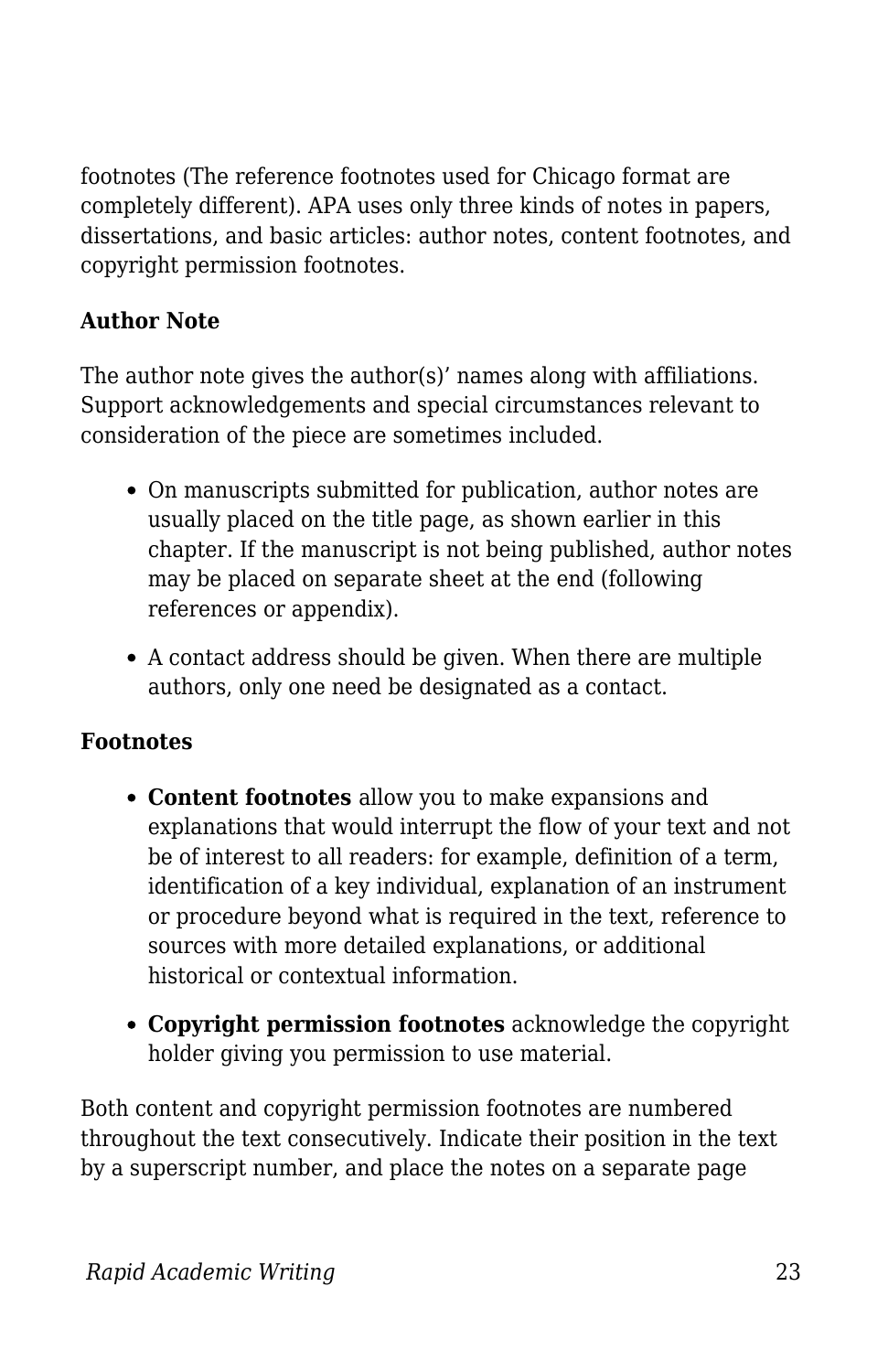following the author note.

A typical page of APA footnotes would look like the following example, without the labeling, of course.



Now that you have the hoops and barriers visualized so that you can discipline yourself and your computer to follow them, you're ready for the important work: actually writing the paper, thesis, or dissertation. The next chapter gives you a few hints that may help you to make the text better organized, more coherent and easier for the reader to process.